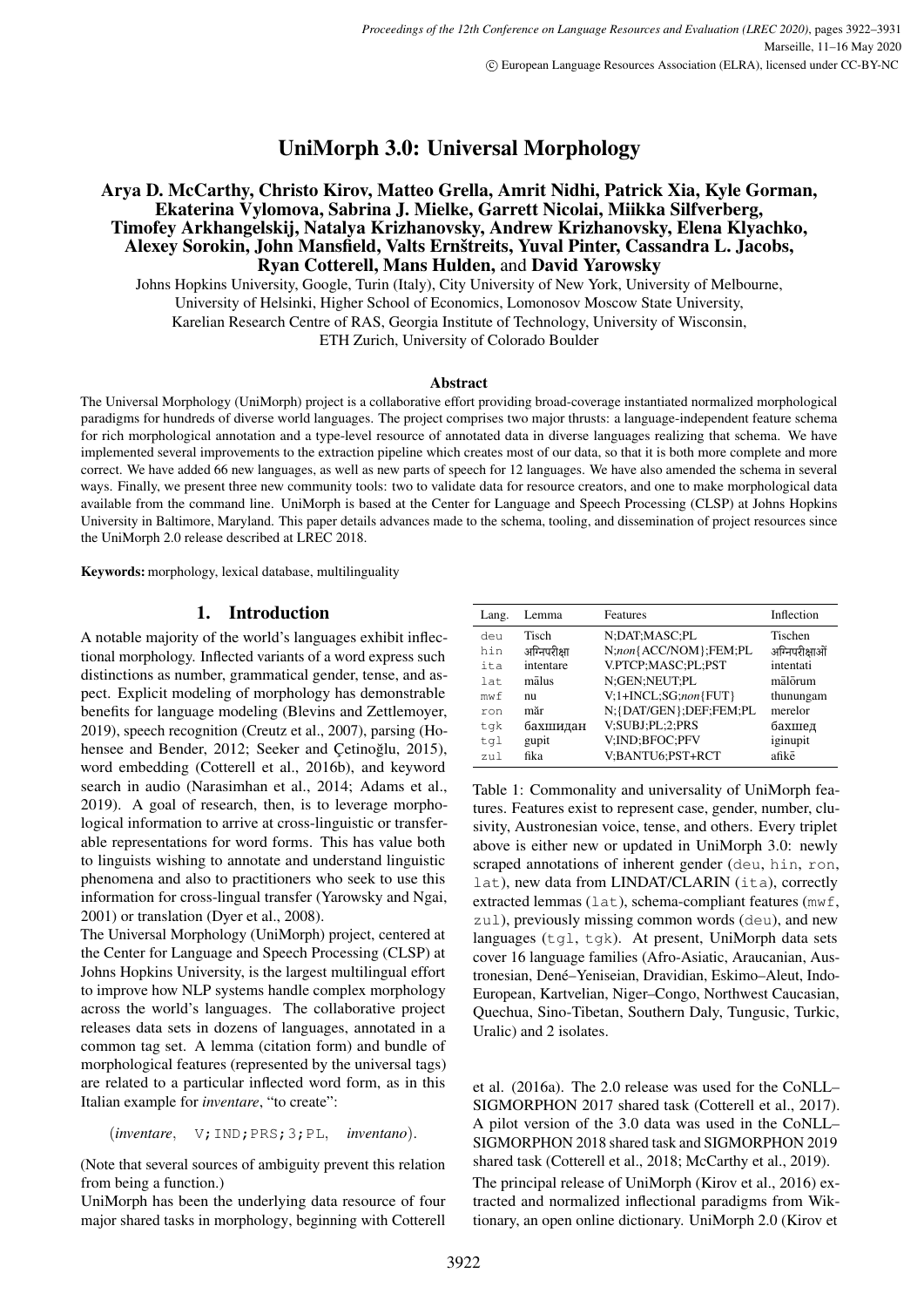[al., 2018\)](#page-8-5) represented a major restructuring of the extraction process, leading to a higher-quality resource of adjectives, nouns, verbs, or a combination in each of 52 languages.

The work described here, representing the UniMorph 3.0 milestone, makes several contributions to further improve UniMorph's data and tools ecosystem. We've updated the the Wiktionary extraction process, accounting for issues discovered by the community, including those discussed by [Gorman et al. \(2019\)](#page-8-6) and [Kementchedjhieva et al. \(2019\)](#page-8-7). Leveraging straightforward heuristics extracts morphological information from HTML tables more accurately and ensures that common word forms are included, improving coverage. Further, we extract non-tabular data. Consequently, we provide annotations of inherent lexical features such as noun gender, which were previously unavailable. We include new word classes for 85 languages, and the total number of languages is now 118, including 14.8 million (lemma, features, inflection) triplets. Additional data comes from automatic conversion of existing resources, redistributed with permission. The annotation schema shared by all UniMorph data has been updated to improve representation of phenomena like syntactic blends and argument politeness. We also present automatic and semi-automatic tools for resource creators and a command-line tool that can provide paradigms and analyses for practitioners.

#### 2. Wiktionary Extraction

<span id="page-1-1"></span>The general framework for constructing UniMorph data has been a three-step process:

- 1. Isolate tables of morphological information from Wiktionary, a free online dictionary covering hundreds of languages.
- 2. Pair each cell in each table to a bundle of inflectional features.
- 3. Convert the cell–bundle pairs to UniMorph format.

While [Kirov et al. \(2016\)](#page-8-4) used statistical and visual heuristics to identify relevant morphological information, [Kirov et](#page-8-5) [al. \(2018\)](#page-8-5) represented a major restructuring, purposefully extracting tables while relying on shape-based heuristics to map positions to features.<sup>[1](#page-1-0)</sup> To construct UniMorph data for a language, annotators manually mapped table cells to inflectional features in one sample table for each of the small number of table layouts that existed, and the annotations we automatically applied to all lemmas that shared the sample table's layout.

More recently, a critique of morphological inflection generation systems [\(Gorman et al., 2019\)](#page-8-6) suggested several ways to improve the UniMorph data. It found that 25% of the sample they considered from [Cotterell et al. \(2017\)](#page-7-4) was either incorrectly scraped or incorrectly recorded in Wiktionary. Several lemmas or word classes were systemically incorrect—Romanian adjectives, Hungarian nouns, Finnish nouns, and Latin lemmas. [Gorman et al. \(2019\)](#page-8-6) suggested that the inflection generation task was under-specified without inherent features like animacy or noun gender, at least

in those languages where such properties determine patterns of inflection—they "rediscovered what linguists have long known: certain allomorphic patterns cannot be predicted from the form of lemmata alone". In a related vein, [Ke](#page-8-7)[mentchedjhieva et al. \(2019\)](#page-8-7) note that the limited coverage of UniMorph prevented it from aiding in a bilingual lexicon induction task in Bulgarian.

In this work, we extend [Kirov et al. \(2018\)](#page-8-5) to improve upon the issues noted above, overhauling the extraction process while continuing to use human annotators. Foremost, we improved the way in which relevant morphological tables are isolated. Additionally, we improved the identification of lemmas, to account for cases where the page title is not the lemma. Finally, we extract morphological information from *non-tabular* regions of the Wiktionary page. As a consequence, (a) the extracted data are cleaner, addressing criticism from [Gorman et al. \(2019\)](#page-8-6); and (b) the data are more complete, addressing the critique by [Kementchedjhieva et](#page-8-7) [al. \(2019\)](#page-8-7).

#### 2.1. Upgraded Table Parsing

The process of [Kirov et al. \(2018\)](#page-8-5) for parsing morphological data *concatenated* all HTML tables within the section of a Wiktionary page corresponding to a particular lemma in a particular language. [Figure 1](#page-2-0) illustrates a problem with this approach: tables which do not contain inflectional paradigms are also caught in this dragnet. Depending on how many of these additional table types exist, combining them with the desired table can result in more possible overall table dimensions, with fewer lemmas assigned to each. This means annotators have to work harder to annotate more sample tables.

Furthermore, tables for different parts of speech are sometimes concatenated. These larger, concatenated tables appear multiple times to annotators, labeled independently with the POS they should fill in. For example, they might see the same concatenated table in both an N (noun) and V (verb) context. It is entirely up to the annotators to *only* annotate the appropriate cells in the current context, and ignore the rest. If done correctly, only the N tags are annotated and picked up in an N context, and only the V tags are picked up in a V context. However, the N and V tables may sometimes appear in one order in the sample annotators work with, but in an opposite order on some Wiktionary pages. This breaks the positional heuristic and leads to a pairing of the wrong cells with the annotator's inflectional features.

We leverage information already encoded in the webpage to distinguish inflectional from irrelevant tables, as well as to separate tables for different parts of speech. The inflectional tables are automatically generated, and every corresponding HTML <table> element carries the attribute class="inflection-table". Thus, for a given language (defined by the section following an h2 tag), we isolate all inflection tables with the BeautifulSoup Python package. This leads to much more regular patterns of paradigms. For instance, the 2.0 process identified 171 table shapes for German among nouns, verbs, and adjectives. The most common noun shape occurs 9,323 times. The 3.0 process, by contrast, finds only 14 shapes among these parts of speech. The most common noun shape occurs 14,181 times. This

<span id="page-1-0"></span><sup>&</sup>lt;sup>1</sup>The underlying insight was that only a handful of table shapes are used for each language.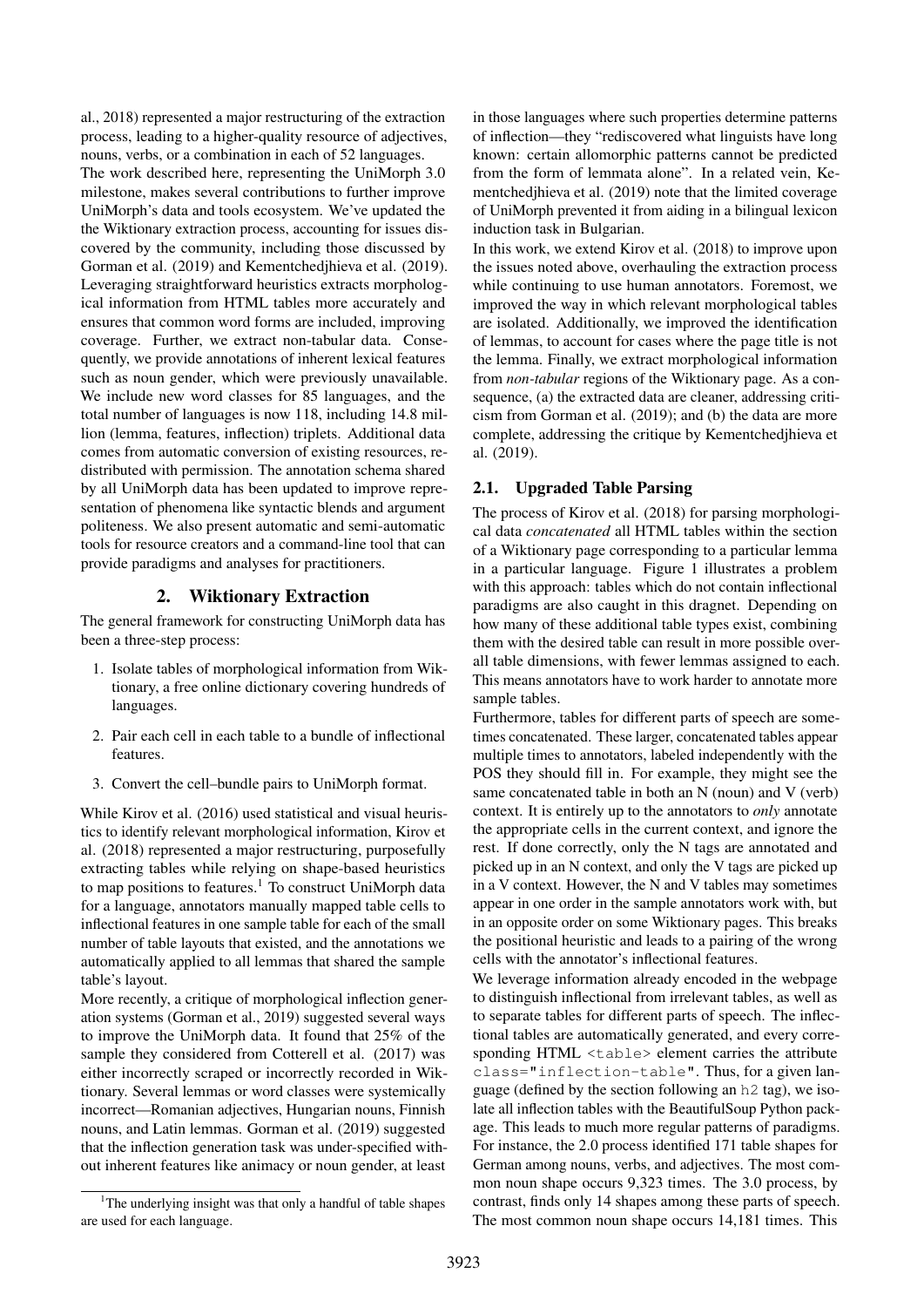# German

# **Etymology**

From Middle High German tisch, from Old High German tisc, from Proto-Germanic \*diskaz. Cognate with Dutch dis ("table").

# Pronunciation

- $\cdot$  IPA<sup>(key)</sup>: /tɪf/
- · audio (file)

#### Core part of speech Noun

# Non-tabular morphology data

Tisch m (genitive Tisches or Tischs, plural Tische, diminutive Tischlein n or Tischchen n) 1. table

#### **Declension**

# Inflectional paradigm table

| <b>Declension of Lisch</b>           |          |      |                               |      |                |
|--------------------------------------|----------|------|-------------------------------|------|----------------|
|                                      | singular |      | plural                        |      |                |
|                                      | indef.   | def. | noun                          | def. | noun           |
| nominative                           | ein      | der  | Tisch                         | die  | Tische         |
| genitive                             | eines    | des  | Tisches,<br><b>Tischs</b>     | der  | Tische         |
| dative                               | einem    | dem  | Tisch,<br>Tische <sup>1</sup> | den  | <b>Tischen</b> |
| accusative                           | einen    | den  | Tisch                         | die  | Tische         |
| <sup>1</sup> Now uncommon, see notes |          |      |                               |      |                |

#### **Derived terms**

| <b>Terms derived from Tisch</b> |                                | <b>Irrelevant table</b>    |
|---------------------------------|--------------------------------|----------------------------|
| • Arbeitstisch ("workbench")    | • runder Tisch ("round table") | • Tischchen ("small table, |
| • Ramschtisch ("bargain table") | • Schanktisch ("bar")          | occasional table")         |

<span id="page-2-0"></span>Figure 1: Wiktionary, our primary data source, includes several pieces of data that are relevant to inflectional morphology and agreement, as well as those which are not. The relevant information is distributed across tables, subheadings, and additional content rows. (Above: Subset of the page for *Tisch*, which appears only as a German noun. Character sequences appearing in several languages, as well as those with ambiguous parts of speech, have more complicated pages.) Previously, UniMorph extraction relied on only the inflectional paradigm table, though additional tables on the page may interfere. Now, UniMorph extraction correctly isolates inflection tables, and we also extracts non-tabular morphology data—both inherent features and also simple paradigms.

dramatically increases the reward per unit of annotation time. Importantly, the remaining shapes are also extremely regular, so annotation errors are less likely.

We also pair these tables with their part of speech and lemma in a different way. We search for the correspondingly annotated preceding tags in the HTML, again looking for particular class attributes. Automatically identifying the parts of speech allows us to extract more of these. In addition to adjectives, nouns, and verbs, we were able to isolate determiners, numerals, pronouns, and proper nouns. Automatically extracting the lemma helps to better pair lemmas and forms. For instance, the Latin adjective *malus* 'unpleasant' and noun *malus* 'apple tree' were both present on the page titled "malus". Separately identifying the lemmas prevents an underspecification problem noted by [Gorman et](#page-8-6) [al. \(2019\)](#page-8-6): that accents on word-forms cannot be inferred without accents on the lemma.<sup>[2](#page-2-1)</sup>

Finally, a bug in the previous extraction process caused languages' data to be read into other languages' files whose names are their suffixes. For instance, "Greek" contained data from "Ancient Greek", and "French" contained data from "Middle French". Filtering and rerunning our extraction process eliminated these erroneously grouped paradigms.

#### 2.2. Parsing Non-Tabular Data

While most of the morphological information in Wiktionary can be scraped from HTML tables, [Figure 1](#page-2-0) shows that inherent features like noun gender or animacy are annotated outside of these tables in structured parenthetical lists. For several languages, some parts of speech are only annotated in non-tabular form. Spanish noun paradigms typically contain only two cells: the singular and plural forms. These are included in parenthetical lists, similar to [Figure 1.](#page-2-0) While

<span id="page-2-1"></span><sup>2</sup>While classical Latin writers did not make use of macrons, they are used by modern scholars.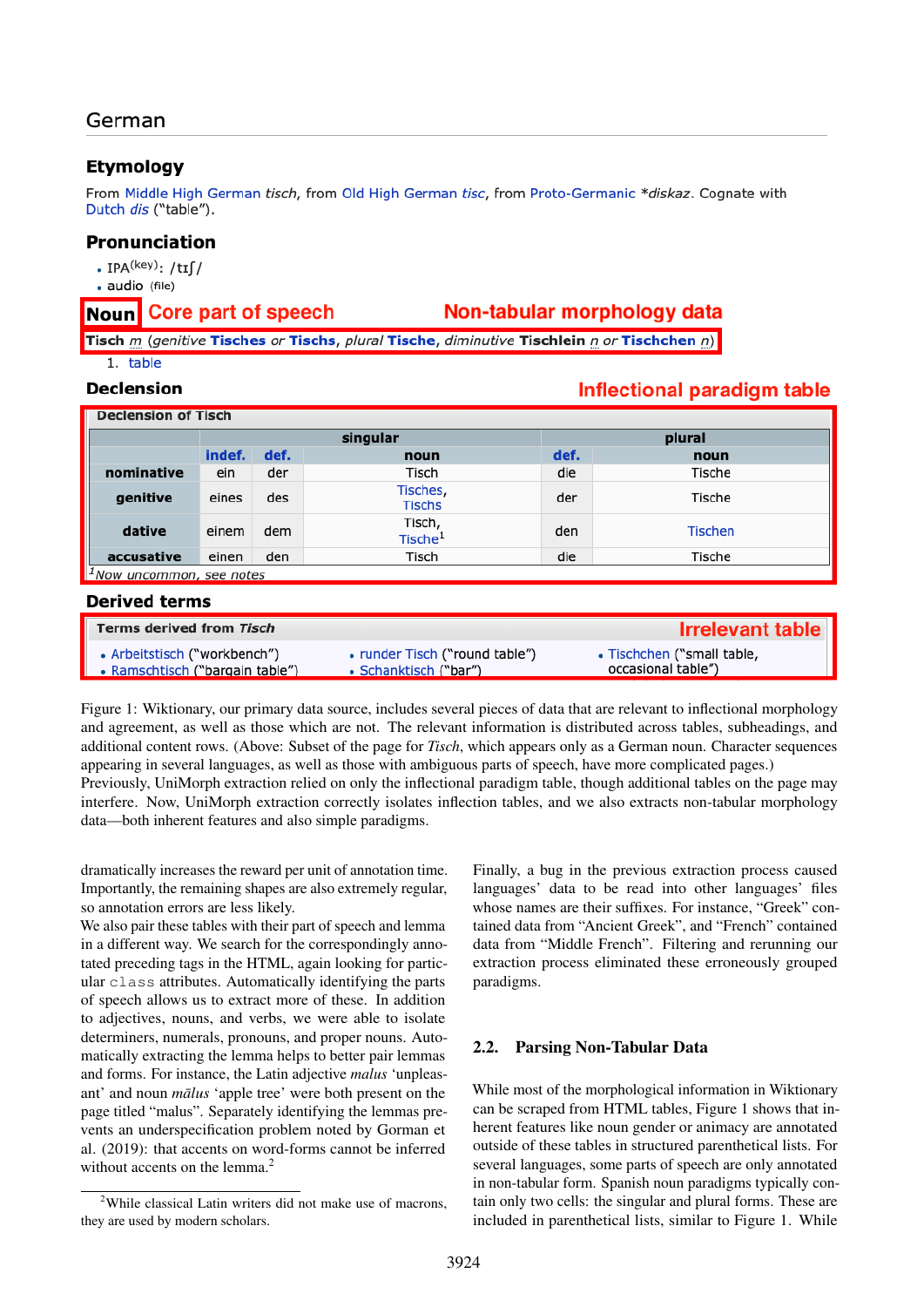non-tabular, this format *is* structured and thus can be parsed.[3](#page-3-0) In the same style as for tabular data, we use a languagespecific pattern-matching approach to extract inherent features, as well as other inflected forms of words. In this release, we present nouns and adjectives extracted in this style for 19 languages from the Indo-European family, which were not available through Wiktionary's tables. Seven of these augment our new languages; the remainder add new parts of speech to existing languages. This fills a major outstanding gap in UniMorph's coverage.

The additional inherent features are included as separate files for each language. This helps distinguish between the two classes of features, as inherent features may not be pertinent for all tasks. One can combine the inherent with the inflectional features via a standard table join on the lemma and part of speech.

## 3. Schema Updates

A key contribution of the UniMorph project is a universal feature schema for morphological annotation, amenable to cross-linguistic comparison and projection. In the 3.0 release of UniMorph, we introduce several (backwardsincompatible) changes to expand the schema.

The UniMorph schema was designed by a broad typological survey in a top-down fashion [\(Sylak-Glassman et al., 2015\)](#page-9-3). It breaks morphosyntax into over 200 features distributed across 23 dimensions of meaning. The tags are based on the Leipzig glossing standard, and they retain high compatibility with the Universal Dependencies morphological annotations. (As constructive evidence, [McCarthy et al. \(2018\)](#page-8-8) present a deterministic conversion of Universal Dependencies morphological annotations into the UniMorph schema, with high token-averaged recall.) The features are globally unique, so that a given feature pertains to exactly one dimension of meaning.

#### 3.1. Deficiencies and absences

In annotating the additional languages and parts of speech available in the UniMorph 3.0 release, we identified several necessary modifications to the schema. Foremost, we need to handle syntactic blends—situations when the notion of a word breaks down. Beyond this, it's common for users to treat a morphological feature bundle as a single string instead of a set, so we standardized feature order within string-format bundles to preserve their uniqueness.

#### 3.2. Syntactic blends

Previous versions of UniMorph were limited to nouns, verbs, adjectives, and adverbs. In UniMorph 3.0 we introduce annotated forms of function words—determiners, adpositions, and conjunctions. With this expansion, a discussion of what consists a word (the basic unit of annotation) becomes necessary. In written-English language terminology, a word typically refers to a string of characters separated by whitespace. This usually corresponds to a spoken notion of word understood as the fundamental level of syntax. However,



<span id="page-3-1"></span>Figure 2: A Spanish word-form token (b) corresponding to two words in a non-phrasal correspondence (a).

words may diverge from the whitespace-delimited heuristic via compounding, where compositional phrases connect at the surface level, such as "whitespace-delimited". At this point our unit of reference becomes a token, which is still subject to inflection, and compounds retain their syntactic atomicity (in this case, an adjectival phrase). A second phenomenon, not present in English and not common in open-class lexical categories, is syntactic fusion. This is where a single token performs the task of two or more syntactic words which do not form a constituent together, such as Spanish *del*, which adds together the adposition *de* with the determiner *el*. From the perspective of a word-level resource like UniMorph, this creates a problem in that neither of the blended words can be considered a head of the token, necessary for providing the main lemma and part-of-speech for a compound.

One available solution is to follow conventions from syntactic annotations at the sentence level. In Universal Dependencies (UD) [\(Nivre et al., 2016,](#page-9-4) and later versions), syntactic fusion is disassembled: the token is annotated as a range of syntactic words which are then connected via dependencies to the rest of the sentence. Crucially, the words comprising a token might not form a subtree in the dependency structure (see [Figure 2\)](#page-3-1). The French Treebank (FTB) [\(Abeillé et al.,](#page-7-6) [2003\)](#page-7-6) separates the annotations into one part for each syntactic unit, joined by a plus sign. Another possibility is to annotate syntactically-fused word types as only the part-ofspeech amenable to inflection. In the Spanish example *del*, this would mean the type is dominated by the determiner, and annotated as a DET. In a reinflection scenario, this will be translated into requiring *del* − MASC + FEM = *de la*, being conscious of the fact that this item does not exhibit a full single-token inflectional paradigm. In this sense, it would be similar to English *walked* − PST + FUT = *will walk*.

We opt for an approach based on the FTB syntax: we refresh the lemma tagging schema to allow for multi-POS items. Since there is no structural preference towards one of the fused forms in the syntactically-fused token, we will in this case default to displaying them at the order in which the respective forms manifest themselves in the fused form. Introducing a new pipe separator "|", the lemma for *del* will be annotated as ADP | DET; MASC; SG. A reinflection of this lemma from MASC to FEM would remain "de la".

That UniMorph now recognizes that lemmas and word forms can be segmented opens up possibilities for our morphological dictionaries. In the case of clitics or agglutinative formations, it is both reasonable and natural to map morphological features onto segments of a word form. Parallel structure in the segmentation of the word form and the feature bundle

<span id="page-3-0"></span><sup>&</sup>lt;sup>3</sup> Some of the data present in UniMorph 2.0, namely English Verbs, needed to be extracted in this way. For UniMorph 3.0, we have applied the process en masse.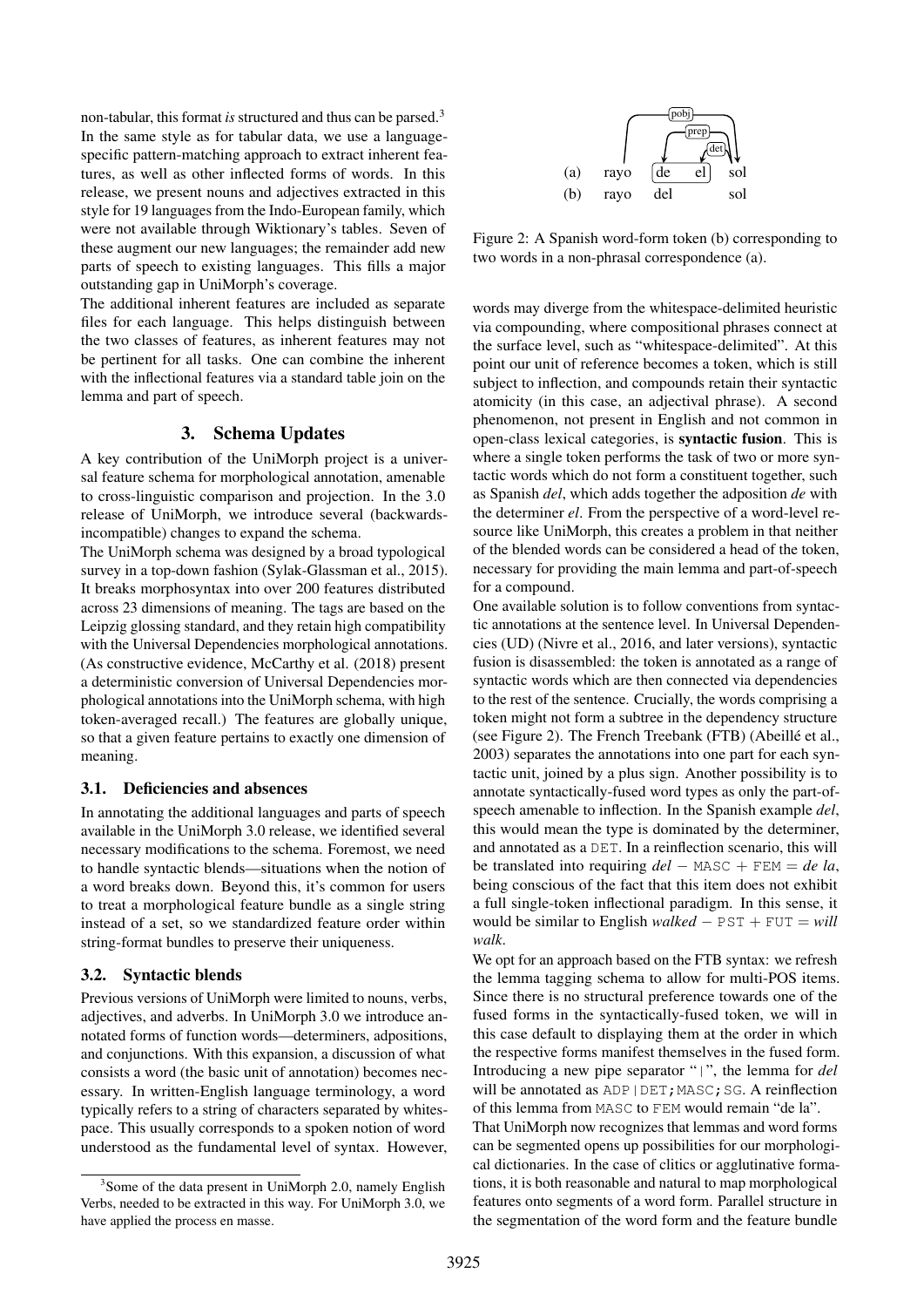| Lemma | <b>Features</b>                            | Inflection    | Segmentation                        |
|-------|--------------------------------------------|---------------|-------------------------------------|
| abrir | V   PTCP ; PRS   PRO ; ACC ; MASC ; 3 ; SG | abr   iéndolo | abr∣iéndo∣lo                        |
| abrir | V PTCP;PRS PRO;3;{SG/PL};REFL              | abriéndose    | $abr \mid i \in \text{ndo} \mid se$ |
| abrir | $V$   IMP; 1; PL; POS   PRO; 1; PL; REFL   | abramonos     | abr   amo   nos                     |

<span id="page-4-0"></span>Table 2: Including syntax into the UniMorph schema that segments features opens the possibility of segmented and aligned featural representation, as with these several forms of the Spanish verb *abrir* "to open".

(perhaps both demarcated by the pipe character "|") can clarify the morphological role of each affix. For instance, in the Spanish example *abriéndolo* "opening it", it may be natural to separate the clitic and align features accordingly, and even to separate the stem from the ending, as in [Ta](#page-4-0)[ble 2.](#page-4-0) In other cases of fusion, affix boundaries may not be as clear; selecting a segmentation requires subscribing to a particular theory. We leave the future role of segmentation in UniMorph open to discussion by the community.

## 3.3. Canonical Ordering of Dimensions

While the UniMorph feature bundle represents a set of features, it is common for practitioners to treat the bundle as a single, atomic string. Similarly, for disjunction of features, the order carries no meaning: {GEN/DAT} and {DAT/GEN} carry the same semantics—but practitioners do not parse these. They treat feature bundles as raw strings. In order to improve matching for these users, we now impose a canonical ordering of the 23 UniMorph dimensions of meaning. While several possible orderings exist, with varying amounts of linguistic motivation, we opt for a simple one. The part of speech is always the first feature in the bundle.<sup>[4](#page-4-1)</sup> Beyond this, features are ordered alphabetically according to their dimension's name. Number always precedes person, and mood always precedes tense. Language-specific tags (LGSPEC01, LGSPEC02, . . . ) follow all other dimensions, and they are lexicographically ordered.

#### 4. New Languages and Data

For the UniMorph 3.0 milestone, we have added new languages scraped from Wiktionary, as well as language data gathered from additional external sources or synthesized automatically. Ultimately, we've more than doubled the amount of languages for which we have data. The current total is 118 languages from 16 major families, as well as two isolates.

#### 4.1. New Wiktionary Languages

We extend UniMorph by covering more languages already present in Wiktionary. Nine annotators worked to annotate morphological paradigms extracted from 50 new languages. As with the other languages, we used the table-based extraction strategy to map HTML table cells to slots in morphological paradigms. Data for most of these languages was used in the CoNLL–SIGMORPHON 2018 shared task on morphological inflection [\(Cotterell et al., 2018\)](#page-7-5) and the SIGMORPHON 2019 shared task on cross-lingual transfer

of inflection [\(McCarthy et al., 2019\)](#page-8-3). In aggregate, the new languages extracted from Wiktionary span 13 language families. We present the distribution of these languages, along with the number of paradigms and word forms, in [Table 3.](#page-5-0)

#### 4.2. The LINDAT/CLARIN Morphological **Dictionaries**

Morphological dictionaries exist for several European languages and are publicly hosted on the LINDAT/CLARIN repository of Charles University under a CC BY-NC-SA 4.0 license. Particularly, these exist for English [\(Grella, 2014\)](#page-8-9), French [\(Grella, 2019a\)](#page-8-10), German [\(Grella, 2019b\)](#page-8-11), Italian [\(Grella, 2018a;](#page-8-12) [Grella, 2018b\)](#page-8-13), and Spanish [\(Grella, 2019c\)](#page-8-14). These resources were constructed by hand or by algorithmic generation using rules of a language's morphology, e.g. [\(Lepschy and Lepschy, 1981\)](#page-8-15). We have automatically converted these dictionaries to our morphological schema, and we distribute the UniMorph-annotated dictionaries (with permission) under the same license. The sizes of these resources are given in [Table 4.](#page-5-1) At the extreme, the LIN-DAT/CLARIN Italian data set adds 378,882 new lemmas (for a total of 384,848) and 2,112,952 new word forms (for a total of 2,622,526) to UniMorph's Italian data set.

A common grammatical dichotomy for word types is into the categories of content words (which carry necessary information and meaning) versus function words (which are a grammatical necessity). In addition to including a large number of content words in these high-resource languages which were not available through Wiktionary, the data sets from LINDAT/CLARIN have extensive annotations for function words in the languages. For instance, the Italian data contains 999 single-word forms and 2,501 multi-words forms which are function words. Function words remain an area of active exploration [\(Kim et al., 2019\)](#page-8-16). Their inclusion builds toward the possibility of *complete* morphological representations of text (as opposed to only content words), based on morphological analysis. Previous iterations of UniMorph data did not include function words. Together, these benefits reduce the frequency of out-of-vocabulary words when UniMorph data is used in downstream tasks.

#### 4.3. Low-Resource Languages of Russia, Latvia, and Australia

Some languages and dialects are extremely low-resource, and the data for such languages mainly comes from linguists who study them. For instance, VepKar [\(Zaytseva et al., 2017\)](#page-9-5) shared their corpora for languages and dialects commonly spoken in the Republic of Karelia, Russia and Finland (Karelian, Livvi, Veps, Ludian). Many other minority languages of Russia such as Erzya, Komi, Moksha, Meadow Mari,

<span id="page-4-1"></span><sup>&</sup>lt;sup>4</sup>This convention has already been obeyed historically in the UniMorph data; we now formalize it.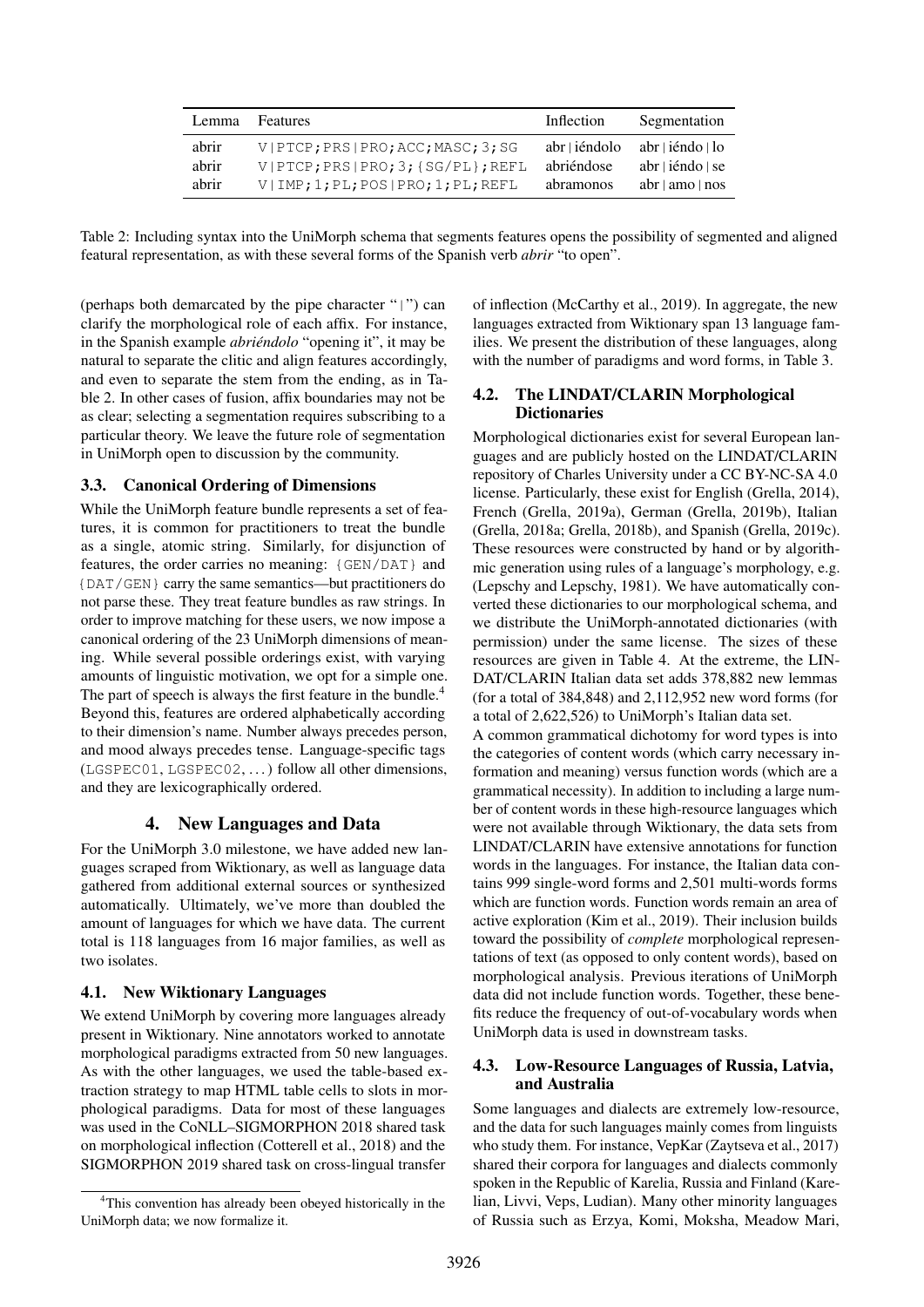| Language                                                       | Family             | Lemmas   | Forms                    |
|----------------------------------------------------------------|--------------------|----------|--------------------------|
| Adyghe $\mathcal{W}$                                           | Caucasian          | 1,666    | 20,475                   |
| Ancient Greek <sup>W</sup>                                     | Hellenic           | 2,409    | 41,593                   |
| Asturian $\mathcal W$                                          | Romance            | 436      | 29,797                   |
| Azeri $\mathcal W$                                             | Iranian            | 340      | 8,004                    |
| Bashkir $W$                                                    | Turkic             | 1,084    | 12,168                   |
| Belarusian $\mathcal W$                                        | Slavic             | 1027     | 16,113                   |
| Breton $\mathcal W$                                            | Celtic             | 44       | 2,294                    |
| Classical Syriac <sup>W</sup>                                  | Semitic            | 160      | 3,652                    |
| Cornish $\mathcal W$<br>Crimean Tatar <sup>W</sup>             | Celtic             | 9        | 469                      |
|                                                                | Turkic             | 1,230    | 7,514                    |
| Erzya $\mathcal L$<br>Evenki $\mathcal{L}$                     | Uralic<br>Tungusic | 1,264    | 13,035 107,164<br>29,745 |
| Friulian $\mathcal W$                                          | Romance            | 168      | 8,071                    |
| Galician $\mathcal W$                                          | Romance            | 486      | 36,801                   |
| Greenlandic $\mathcal W$                                       | Inuit              | 23       | 368                      |
| Ingrian $\mathcal{W}$                                          | Uralic             | 50       | 1,099                    |
| Kabardian $W$                                                  | Caucasian          | 250      | 3,092                    |
| Kannada $\mathcal{W}$                                          | Dravidian          | 159      | 6,402                    |
| Karelian $W+L$                                                 | Uralic             |          | 2,303 113,731            |
| Kashubian $\mathcal W$                                         | Slavic             | 37       | 509                      |
| Kazakh <sup>W</sup>                                            | Turkic             | 26       | 357                      |
| Khakas <sup>W</sup>                                            | Turkic             | 75       | 1,200                    |
| Komi $\mathcal{L}$                                             | Uralic             | 18,541   | 90,940                   |
| Ladin $\mathcal{W}$                                            | Romance            | 180      | 7,656                    |
| Livonian $\mathcal{L}$                                         | Uralic             |          | 9,783 221,652            |
| Livvi <sup><math>\mathcal{L}</math></sup>                      | Uralic             | 15,297   | 63,815                   |
| Ludian $\mathcal{L}$<br>Maltese $\mathcal W$                   | Uralic             | 119      | 401                      |
| $\text{Manx}^{\mathcal{W}}$                                    | Semitic<br>Celtic  | 112<br>1 | 3,584<br>14              |
| Mapudungun $W$                                                 | Araucanian         | 26       | 783                      |
| Meadow Mari $\mathcal{L}$                                      | Uralic             |          | 16,196 101,457           |
| Middle French <sup><math>W</math></sup>                        | Romance            | 603      | 36,970                   |
| Middle High German <sup><math>W</math></sup>                   | Germanic           | 29       | 708                      |
| Middle Low German <sup><math>W</math></sup>                    | Germanic           | 52       | 1,513                    |
| Moksha <sup>L</sup>                                            | Uralic             | 10,152   | 66,250                   |
| Murrinhpatha $\mathcal{L}$                                     | Australian         | 29       | 1,110                    |
| Neapolitan $W$                                                 | Romance            | 40       | 1,808                    |
| Norman $\mathcal W$                                            | Romance            | 5        | 280                      |
| North Frisian <sup>W</sup>                                     | Germanic           | 51       | 3,204                    |
| Occitan $\mathcal W$                                           | Romance            | 174      | 8,316                    |
| Old Armenian $\mathcal W$                                      | Indo-European      | 4,300    | 97,181                   |
| Old Church Slavonic $\mathcal W$                               | Slavic             | 152      | 4,148                    |
| Old English $\mathcal{W}$                                      | Germanic           | 1867     | 41,589                   |
| Old French <sup><math>W</math></sup><br>Old Irish $\mathcal W$ | Romance<br>Celtic  | 49       | 1,700 12,3374<br>1,089   |
| Old Saxon $\mathcal W$                                         | Germanic           | 863      | 22,287                   |
| Pashto <sup>W</sup>                                            | Iranian            | 395      | 6,945                    |
| Sanskrit $W$                                                   | Indo-Aryan         | 917      | 33,847                   |
| Selkup $\mathcal{L}$                                           | Uralic             | 4,779    | 15,862                   |
| Swahili $\mathcal{W}$                                          | Bantu              | 100      | 10,092                   |
| Tajik $\mathcal{W}$                                            | Iranian            | 75       | 77                       |
| Tatar $\mathcal W$                                             | Turkic             | 1,283    | 7,832                    |
| Telugu $\mathcal W$                                            | Dravidian          | 127      | 1,548                    |
| Tibetan $\mathcal{L}$                                          | Sino-Tibetan       | 1,410    | 5,696                    |
| Turkmen $\mathcal W$                                           | Turkic             | 68       | 810                      |
| Udmurt $L$                                                     | Uralic             |          | 25,042 201,708           |
| Uzbek $\mathcal W$                                             | Turkic             | 15       | 1,260                    |
| Venetian $\mathcal W$                                          | Romance            | 368      | 18,227                   |
| Veps $\mathcal L$                                              | Uralic             |          | 3,455 134,137            |
| Votic $\mathcal{W}$                                            | Uralic             | 55       | 1,430                    |
| West Frisian $\mathcal W$<br>Yiddish $\mathcal W$              | Germanic           | 85       | 1,429                    |
| Zulu $\mathcal W$                                              | Germanic           | 803      | 7,986                    |
|                                                                | Bantu              | 566      | 49,119                   |

<span id="page-5-0"></span>Table 3: Total number of lemmas and forms available for each new language. W: extracted from Wiktionary;  $\mathcal{L}$ : data provided by linguists.

| Language | Size      |
|----------|-----------|
| English  | 123,755   |
| French   | 453,652   |
| German   | 1,157,803 |
| Italian  | 2,345,630 |
| Spanish  | 777,438   |

<span id="page-5-1"></span>Table 4: Number of forms in the LINDAT/CLARIN dictionaries.



<span id="page-5-2"></span>Figure 3: Generating putative UniMorph morphological paradigms for Tagalog

Udmurt as well as extra data for Eastern Armenian were derived from the UniParser project [\(Arkhangelskiy et al.,](#page-7-7) [2012;](#page-7-7) [Arkhangelskiy and Medvedeva, 2016\)](#page-7-8). The data for the Selkup language, spoken by approximately 1,000 people in Yamalo-Nenets Autonomous Okrug in Russia originates from [Brykina et al. \(2018\)](#page-7-9). Importantly, in this iteration we also enrich UniMorph with endangered members of new languages families: Tungusic and Australian. The Tungusic family is represented by Evenki derived from [Klyachko et](#page-8-17) [al. \(2019\)](#page-8-17). Another endangered language, Murrinhpatha, an Australian Aboriginal language, was extensively studied and documented in [Mansfield \(2019\)](#page-8-18).

#### 4.4. Augmented Data: Tagalog

We also experiment with the development of new data for morphological inflection, acquired by semi-supervision. We train a state-of-the-art morphological inflection system [\(Makarov and Clematide, 2018\)](#page-8-19) on the Tagalog morphological data of [Wicentowski \(2002\)](#page-9-6)—taking 189 lemmas (8,957 inflected forms) as training data. We then apply this system to the verbal lemmas in Tagalog extracted by [Kirov et al.](#page-8-5) [\(2018\)](#page-8-5). This generates a host of new putative word-forms. The process is shown in [Figure 3.](#page-5-2) While this data set is machine-generated, rather than human-vetted, it may still be useful as a dictionary, or as development data for improved morphological analyzers or inflection generation systems. We chose Tagalog, an Austronesian language, for this experiment because it makes extensive use of reduplication in its verbal paradigms [\(Adelaar and Himmelmann, 2005\)](#page-7-10). This feature is from the UniMorph languages used in the SIG-MORPHON shared tasks. When tested on unseen lemmas, the exact-match accuracy of the [Makarov and Clematide](#page-8-19) [\(2018\)](#page-8-19) system is 51.48% (418 of 812) and mean reciprocal rank of correct predictions is 0.6345. However, the mean normalized edit distance between gold and predicted wordforms is often extremely low (0.136), with many of the errors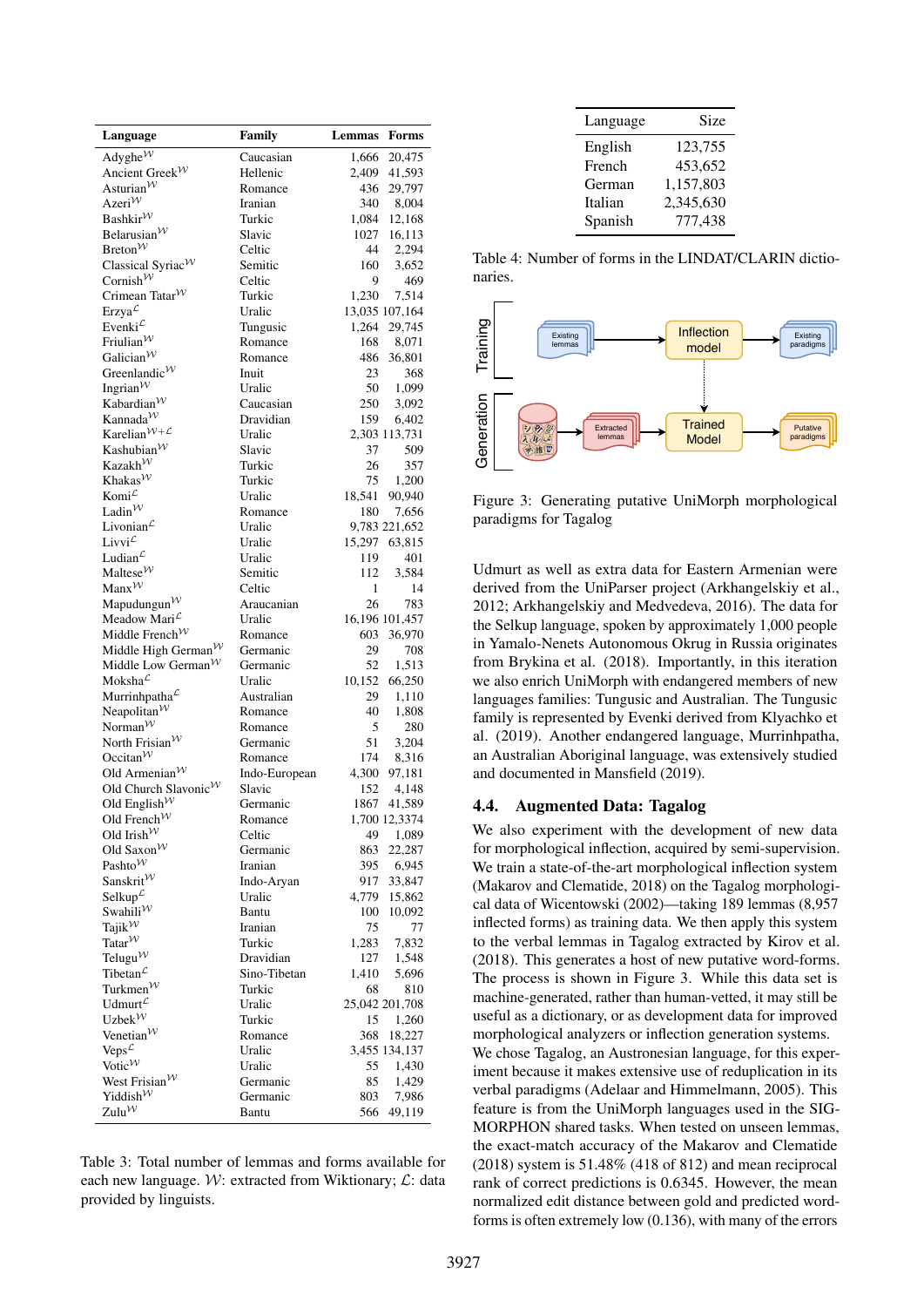involving failure to produce unexpected stem changes. This raises the question of how to properly handle reduplicating languages in systems for morphological inflection in future years.

## 5. Validation Tools

UniMorph has become a large community with diverse contributors. As is natural for such large annotation endeavors, it's natural that exact compliance to the schema is a challenge, and it's easy to introduce unintentional errors in the data set construction process. As we note above, [Gorman](#page-8-6) [et al. \(2019\)](#page-8-6) found this to be true for several languages: nearly 25% of their sample was systemically incorrect, and this led a top-performing morphological inflection system to "correctly" produce the text "definite articulation" as an inflected form of a Romanian adjective. Further, several possible scraping errors have been reported by the community at large, which this data release has largely corrected.

To ameliorate this problem for future data set releases, we provide two extensible tools for validation of UniMorph morphological databases. The first is a syntactic validator and normalizer for UniMorph feature bundles. The second is a semi-automatic vetting script that flags suspicious and possibly erroneous data for manual inspection and correction. The authors used this second tool in the process of refining our new scraping process [\(section 2.\)](#page-1-1). The tools are beneficial to the community in both creating and using UniMorph data.

#### 5.1. A grammar of morphological tags

Our revised morphological annotation schema defines a finite grammar of tags. This allows easy validation of Uni-Morph feature bundles: apart from their linguistic correctness in pairing a lemma and word-form, is the tag grammatical? As one example, for the CoNLL–SIGMORPHON 2018 Shared Task [\(Cotterell et al., 2018\)](#page-7-5), feature bundles for five languages contained a typo that led to incorrect parsing: a colon appeared instead of a semicolon for some feature bundles. While this was fixed for the SIGMORPHON 2019 shared task [\(McCarthy et al., 2019\)](#page-8-3), we seek to prevent similar errors in the future.

Consequently, we release a tool for both validating and normalizing these tags. This fixes incongruities in tag order (as the schema now specifies an order, making exact stringmatching possible) within and across languages, imagined but invalid tags, and typos introduced in the annotation process. It uses a YAML encoding of the UniMorph features and dimensions of meaning to rearrange features into a canonical order. The canonicalization function is idempotent: if it is applied twice to the same file, the second application will not alter the file. This helps to serve as a tool for validation in addition to canonicalization.

### 5.2. Automated Error Flagging

We create and make public an automated Python 3 script, autovet.py that can be applied to any UniMorph data file. It automatically flags several types of potential errors with varying levels of logging:

1. Non-letter characters. While spaces, apostrophes, or hyphens may be common in Wiktionary data, numerals

are typically indicative of scraping errors. It's often the case that a table will include a footnote; the footnote mark often needs to be deleted.

- 2. Rare characters. Occasionally, Wiktionary incorrectly labels the language of a page, so that Russian is marked as Romanian or Ancient Greek is marked as Latin. When these pages are scraped, they pollute the clean data of the label's language. Flagging rare characters shows where these errors may have occurred.
- 3. Fields with no letters. Inflectional gaps [\(Halle, 1973;](#page-8-20) [Gorman and Yang, 2019\)](#page-8-21) are often marked in Wiktionary with an em-dash and no other characters in the HTML table cell. These rows should be omitted from UniMorph.
- 4. Multi-word expressions. These are common in data, e.g., the light verb construction in Persian. But often these can indicate a scraping problem, where a table header or annotation is misinterpreted as an inflected form.
- 5. Empty fields. This error type is straightforward.
- 6. Ending with spaces. This error type is difficult to visually inspect but causes problems when performing exact-match string lookup.
- 7. Frequent forms. If a word-form appears in the paradigms of several words, it is likely a table header, not a true word-form.
- 8. Large edit distance. As a final heuristic, if there is a large edit distance between the lemma and its inflected form, this may suggest a scraping error.

Used in a human-in-the-loop fashion, the tool can help to refine the pipeline for creating morphological dictionaries like UniMorph. It can also be used to identify point fixes that are needed, particularly when these are idiopathic or particular to one extracted paradigm. Indeed, the authors used it in developing UniMorph 3.0.

# 6. UniMorph via **pip**

As a final contribution, we present the construction of a command-line interface to the UniMorph morphological databases. Feedback on the UniMorph project has suggested that even with a regular, three-column format, it may be unapproachable or confusing. This command-line tool aims to remedy these concerns by providing several standard functions—downloading data sets, searching for morphological paradigms, and performing morphological analysis of a word-form into its lemma and morphological features. With over 100 languages of UniMorph morphological dictionaries currently available, it can become tedious to download several data sets for multilingual research. Downloading via the GitHub website interface requires visiting each intended web page. Instead, the UniMorph command-line tool provides a central means to download all languages with a single bash command. Because each language's git repository is downloaded, it is straightforward to update the data as extensions or cleaning fixes become available.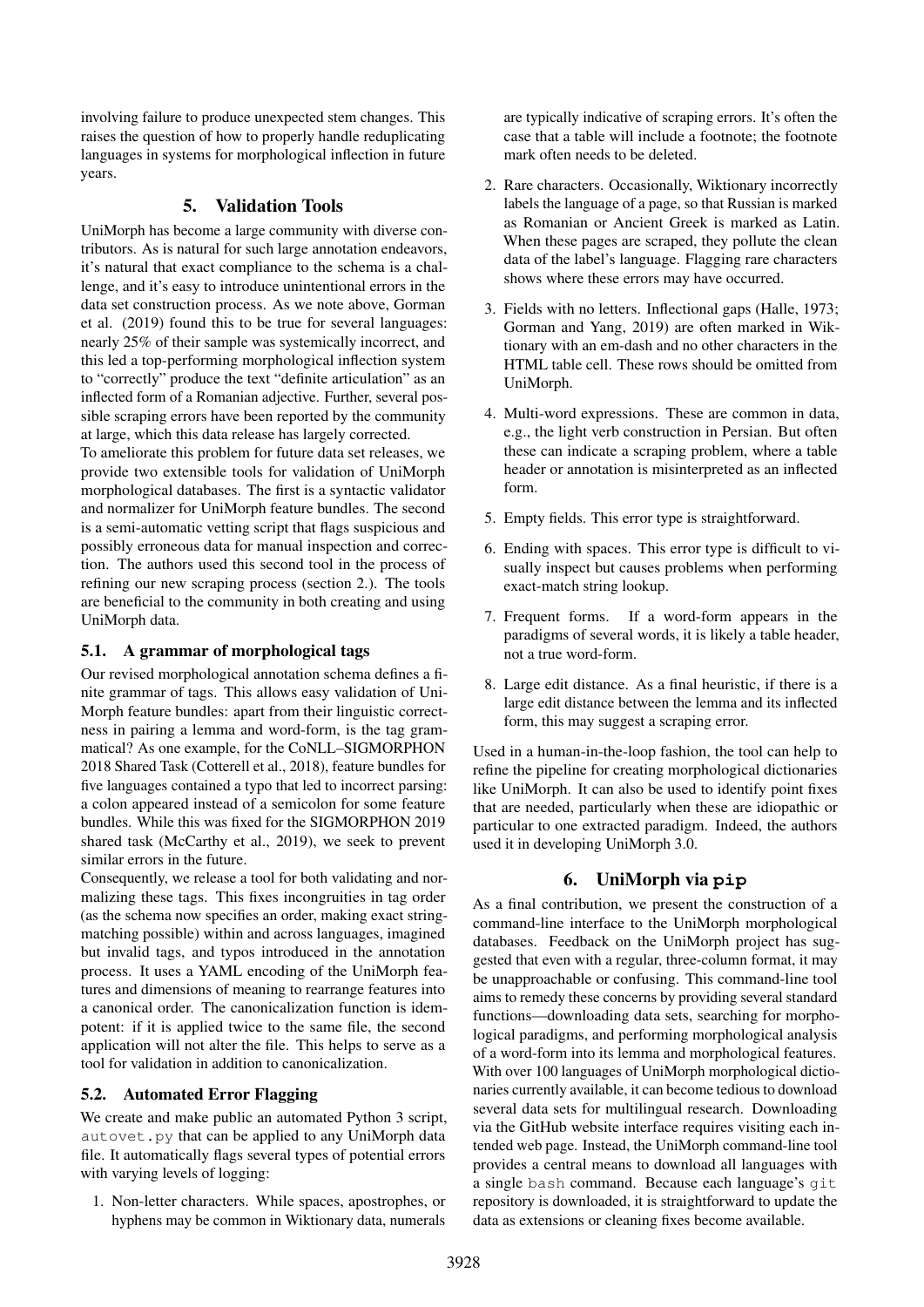Further, the two core morphological operations of inflection and analysis are facilitated by the morphological tool. When provided with a lemma, the UniMorph tool will give complete morphological paradigms from the UniMorph data. Optionally, a morphological feature bundle can be provided, which restricts the output the corresponding inflected form of the given lemma. As an inverse to this operation, a wordform provided to the tool is analyzed into candidate feature– lemma pairs.

Command-line morphological tools for out-of-lexicon words, trained on the Bible, are also provided for over 1,000 languages by [\(Nicolai et al., under review\)](#page-9-7). These can optionally leverage the UniMorph data to "Don't guess if you know" [\(Tapanainen and Voutilainen, 1994\)](#page-9-8). The tool is distributed through the Python Package Index and thus installable via pip. It can be installed with the command

pip install unimorph

on any machine with Python 3. Documentation is easily accessible in the standard way for command-line tools (i.e., the -h or -help flags).

### 7. Conclusion

The UniMorph project represents a massively multilingual effort at cataloguing the world's inflectional morphology. It has evolved into the largest morphological dictionary in terms of both scope and number of languages.

In the past two years, we have implemented several improvements to the extraction pipeline which creates most of our data, so that it is both more complete and more correct. We have added 66 new languages, as well as new parts of speech for 19 languages. We have amended the schema. Finally, we present three new community tools: two that vet and validate data for resource creators, and one to make our morphological data available from the command line.

UniMorph data has been the basis of several successful shared tasks on learning inflectional morphology by SIG-MORPHON and CoNLL [\(Cotterell et al., 2016a;](#page-7-3) [Cotterell](#page-7-4) [et al., 2017;](#page-7-4) [Cotterell et al., 2018;](#page-7-5) [McCarthy et al., 2019\)](#page-8-3). Further, it has demonstrable value in low-resource tagging and annotation projection [\(Plank et al., 2018;](#page-9-9) [Shearing et](#page-9-10) [al., 2018;](#page-9-10) Agić and Vulić, 2019).

The UniMorph 3.0 schema alteration and data release promise cleaner data in twice as many languages, as well as a more truly universal coverage of the world's inflectional features. The project welcomes continued contributions from the community. All data and tools are released under a permissive open-source license at <unimorph.github.io>.

#### Acknowledgments

We thank Djamé Seddah for important references on syntactic blend annotation. We thank Elizabeth Salesky for help with converting data. We thank Marcell Bollmann, Yova Kementchedjhieva, Matt Post, Richard Sproat, Matthew Wiesner, and Winston Wu for discussions that shaped the direction of the work. Y.P. is a Bloomberg Data Science PhD Fellow.

# 8. Bibliographical References

- <span id="page-7-6"></span>Abeillé, A., Clément, L., and Toussenel, F., (2003). *Building a Treebank for French*, pages 165–187. Springer Netherlands, Dordrecht.
- <span id="page-7-2"></span>Adams, O., Wiesner, M., Trmal, J., Nicolai, G., and Yarowsky, D. (2019). Induced Inflection-Set Keyword Search in Speech. *arXiv e-prints*, page arXiv:1910.12299, Oct.
- <span id="page-7-10"></span>Adelaar, K. A. and Himmelmann, N. (2005). *The Austronesian languages of Asia and Madagascar*, volume 7. Psychology Press.
- <span id="page-7-11"></span>Agić,  $\ddot{Z}$ . and Vulić, I. (2019). JW300: A wide-coverage parallel corpus for low-resource languages. In *Proceedings of the 57th Annual Meeting of the Association for Computational Linguistics*, pages 3204–3210, Florence, Italy, July. Association for Computational Linguistics.
- <span id="page-7-8"></span>Arkhangelskiy, T. and Medvedeva, M. (2016). Developing morphologically annotated corpora for minority languages of russia. In *CLiF*.
- <span id="page-7-7"></span>Arkhangelskiy, T., Belyaev, O., and Vydrin, A. (2012). The creation of large-scale annotated corpora of minority languages using UniParser and the EANC platform. In *Proceedings of COLING 2012: Posters*, pages 83–92, Mumbai, India, December. The COLING 2012 Organizing Committee.
- <span id="page-7-0"></span>Blevins, T. and Zettlemoyer, L. (2019). Better character language modeling through morphology. In *Proceedings of the 57th Annual Meeting of the Association for Computational Linguistics*, pages 1606–1613, Florence, Italy, July. Association for Computational Linguistics.
- <span id="page-7-9"></span>Brykina, M., Orlova, S., and Wagner-Nagy, B. (2018). INEL Selkup Corpus. Version 0.1. In *The INEL corpora of indigenous Northern Eurasian languages.*, Hamburg, December. Hamburger Zentrum für Sprachkorpora.
- <span id="page-7-3"></span>Cotterell, R., Kirov, C., Sylak-Glassman, J., Yarowsky, D., Eisner, J., and Hulden, M. (2016a). The SIGMORPHON 2016 shared Task—Morphological reinflection. In *Proceedings of the 14th SIGMORPHON Workshop on Computational Research in Phonetics, Phonology, and Morphology*, pages 10–22, Berlin, Germany, August. Association for Computational Linguistics.
- <span id="page-7-1"></span>Cotterell, R., Schütze, H., and Eisner, J. (2016b). Morphological smoothing and extrapolation of word embeddings. In *Proceedings of the 54th Annual Meeting of the Association for Computational Linguistics (Volume 1: Long Papers)*, pages 1651–1660, Berlin, Germany, August. Association for Computational Linguistics.
- <span id="page-7-4"></span>Cotterell, R., Kirov, C., Sylak-Glassman, J., Walther, G., Vylomova, E., Xia, P., Faruqui, M., Kübler, S., Yarowsky, D., Eisner, J., and Hulden, M. (2017). CoNLL-SIGMORPHON 2017 shared task: Universal morphological reinflection in 52 languages. In *Proceedings of the CoNLL SIGMORPHON 2017 Shared Task: Universal Morphological Reinflection*, pages 1–30, Vancouver, August. Association for Computational Linguistics.
- <span id="page-7-5"></span>Cotterell, R., Kirov, C., Sylak-Glassman, J., Walther, G., Vylomova, E., McCarthy, A. D., Kann, K., Mielke, S., Nicolai, G., Silfverberg, M., Yarowsky, D., Eisner, J., and Hulden, M. (2018). The CoNLL–SIGMORPHON 2018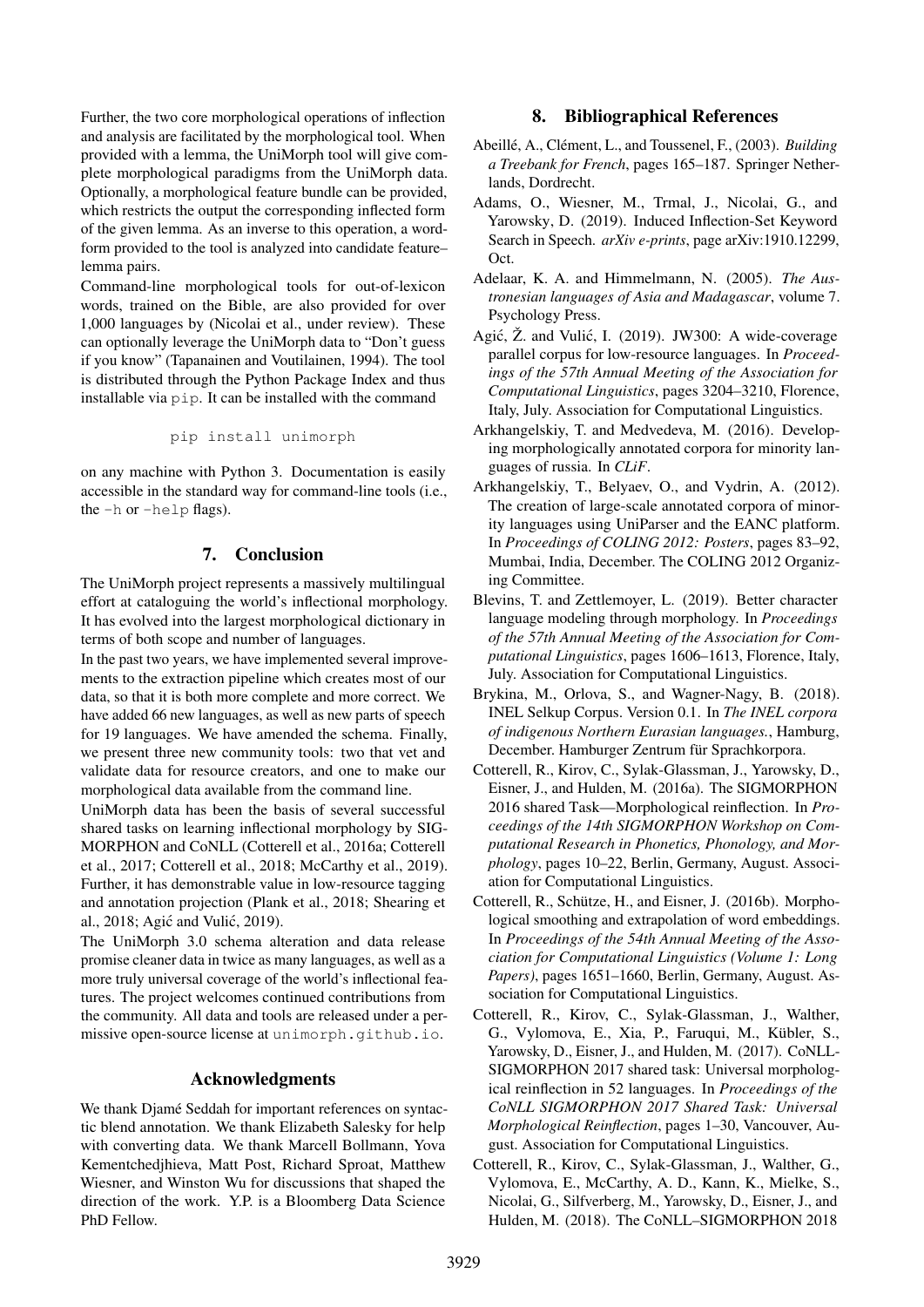shared task: Universal morphological reinflection. In *Proceedings of the CoNLL–SIGMORPHON 2018 Shared Task: Universal Morphological Reinflection*, pages 1– 27, Brussels, October. Association for Computational Linguistics.

- <span id="page-8-0"></span>Creutz, M., Hirsimäki, T., Kurimo, M., Puurula, A., Pylkkönen, J., Siivola, V., Varjokallio, M., Arisoy, E., Saraçlar, M., and Stolcke, A. (2007). Analysis of morph-based speech recognition and the modeling of out-of-vocabulary words across languages. In *Human Language Technologies 2007: The Conference of the North American Chapter of the Association for Computational Linguistics; Proceedings of the Main Conference*, pages 380–387, Rochester, New York, April. Association for Computational Linguistics.
- <span id="page-8-2"></span>Dyer, C., Muresan, S., and Resnik, P. (2008). Generalizing word lattice translation. In *Proceedings of ACL-08: HLT*, pages 1012–1020, Columbus, Ohio, June. Association for Computational Linguistics.
- <span id="page-8-21"></span>Gorman, K. and Yang, C. (2019). When nobody wins. In Franz Rainer, et al., editors, *Competition in Inflection and Word-Formation*, pages 169–193. Springer, Dordrecht.
- <span id="page-8-6"></span>Gorman, K., McCarthy, A. D., Cotterell, R., Vylomova, E., Silfverberg, M., and Markowska, M. (2019). Weird inflects but OK: Making sense of morphological generation errors. In *Proceedings of the 23rd Conference on Computational Natural Language Learning (CoNLL)*, pages 140–151, Hong Kong, China, November. Association for Computational Linguistics.
- <span id="page-8-9"></span>Grella, M. (2014). English dictionary. LINDAT/CLARIN digital library at the Institute of Formal and Applied Linguistics (ÚFAL), Faculty of Mathematics and Physics, Charles University.
- <span id="page-8-12"></span>Grella, M. (2018a). Italian content words v3. LIN-DAT/CLARIN digital library at the Institute of Formal and Applied Linguistics (ÚFAL), Faculty of Mathematics and Physics, Charles University.
- <span id="page-8-13"></span>Grella, M. (2018b). Italian function words v3. LIN-DAT/CLARIN digital library at the Institute of Formal and Applied Linguistics (ÚFAL), Faculty of Mathematics and Physics, Charles University.
- <span id="page-8-10"></span>Grella, M. (2019a). French morphological dictionary 0.1. LINDAT/CLARIN digital library at the Institute of Formal and Applied Linguistics (ÚFAL), Faculty of Mathematics and Physics, Charles University.
- <span id="page-8-11"></span>Grella, M. (2019b). German morphological dictionary 0.1. LINDAT/CLARIN digital library at the Institute of Formal and Applied Linguistics (ÚFAL), Faculty of Mathematics and Physics, Charles University.
- <span id="page-8-14"></span>Grella, M. (2019c). Spanish morphological dictionary 0.1. LINDAT/CLARIN digital library at the Institute of Formal and Applied Linguistics (ÚFAL), Faculty of Mathematics and Physics, Charles University.
- <span id="page-8-20"></span>Halle, M. (1973). Prolegomena to a theory of word formation. *Linguistic Inquiry*, 4(1):3–16.
- <span id="page-8-1"></span>Hohensee, M. and Bender, E. M. (2012). Getting more from morphology in multilingual dependency parsing. In *Proceedings of the 2012 Conference of the North American Chapter of the Association for Computational Linguis-*

*tics: Human Language Technologies*, pages 315–326, Montréal, Canada, June. Association for Computational Linguistics.

- <span id="page-8-7"></span>Kementchedjhieva, Y., Hartmann, M., and Søgaard, A. (2019). Lost in evaluation: Misleading benchmarks for bilingual dictionary induction. In *Proceedings of the 2019 Conference on Empirical Methods in Natural Language Processing and the 9th International Joint Conference on Natural Language Processing (EMNLP-IJCNLP)*, pages 3327–3332, Hong Kong, China, November. Association for Computational Linguistics.
- <span id="page-8-16"></span>Kim, N., Patel, R., Poliak, A., Xia, P., Wang, A., McCoy, T., Tenney, I., Ross, A., Linzen, T., Van Durme, B., Bowman, S. R., and Pavlick, E. (2019). Probing what different NLP tasks teach machines about function word comprehension. In *Proceedings of the Eighth Joint Conference on Lexical and Computational Semantics (\*SEM 2019)*, pages 235–249, Minneapolis, Minnesota, June. Association for Computational Linguistics.
- <span id="page-8-4"></span>Kirov, C., Sylak-Glassman, J., Que, R., and Yarowsky, D. (2016). Very-large scale parsing and normalization of Wiktionary morphological paradigms. In *Proceedings of the Tenth International Conference on Language Resources and Evaluation (LREC'16)*, pages 3121–3126, Portorož, Slovenia, May. European Language Resources Association (ELRA).
- <span id="page-8-5"></span>Kirov, C., Cotterell, R., Sylak-Glassman, J., Walther, G., Vylomova, E., Xia, P., Faruqui, M., Mielke, S., McCarthy, A., Kübler, S., Yarowsky, D., Eisner, J., and Hulden, M. (2018). UniMorph 2.0: Universal morphology. In *Proceedings of the Eleventh International Conference on Language Resources and Evaluation (LREC 2018)*, Miyazaki, Japan, May. European Language Resources Association (ELRA).
- <span id="page-8-17"></span>Klyachko, E., Sorokin, A., Krizhanovskaya, N., Krizhanovsky, A., and Ryazanskaya, G. (2019). LowResourceEval-2019: A shared task on morphological analysis for low-resource languages. In *Papers from the Annual International Conference "Dialogue" (2019), Issue 18*, pages 45–62, Moscow. Computational Linguistics and Intellectual Technologies.
- <span id="page-8-15"></span>Lepschy, A. L. and Lepschy, G. C. (1981). *La lingua italiana*. Bompiani Milan:.
- <span id="page-8-19"></span>Makarov, P. and Clematide, S. (2018). UZH at CoNLL– SIGMORPHON 2018 shared task on universal morphological reinflection. In *Proceedings of the CoNLL– SIGMORPHON 2018 Shared Task: Universal Morphological Reinflection*, pages 69–75, Brussels, October. Association for Computational Linguistics.
- <span id="page-8-18"></span>Mansfield, J. (2019). *Murrinhpatha morphology and phonology*, volume 653. Walter de Gruyter GmbH & Co KG.
- <span id="page-8-8"></span>McCarthy, A. D., Silfverberg, M., Cotterell, R., Hulden, M., and Yarowsky, D. (2018). Marrying universal dependencies and universal morphology. In *Proceedings of the Second Workshop on Universal Dependencies (UDW 2018)*, pages 91–101, Brussels, Belgium, November. Association for Computational Linguistics.
- <span id="page-8-3"></span>McCarthy, A. D., Vylomova, E., Wu, S., Malaviya, C., Wolf-